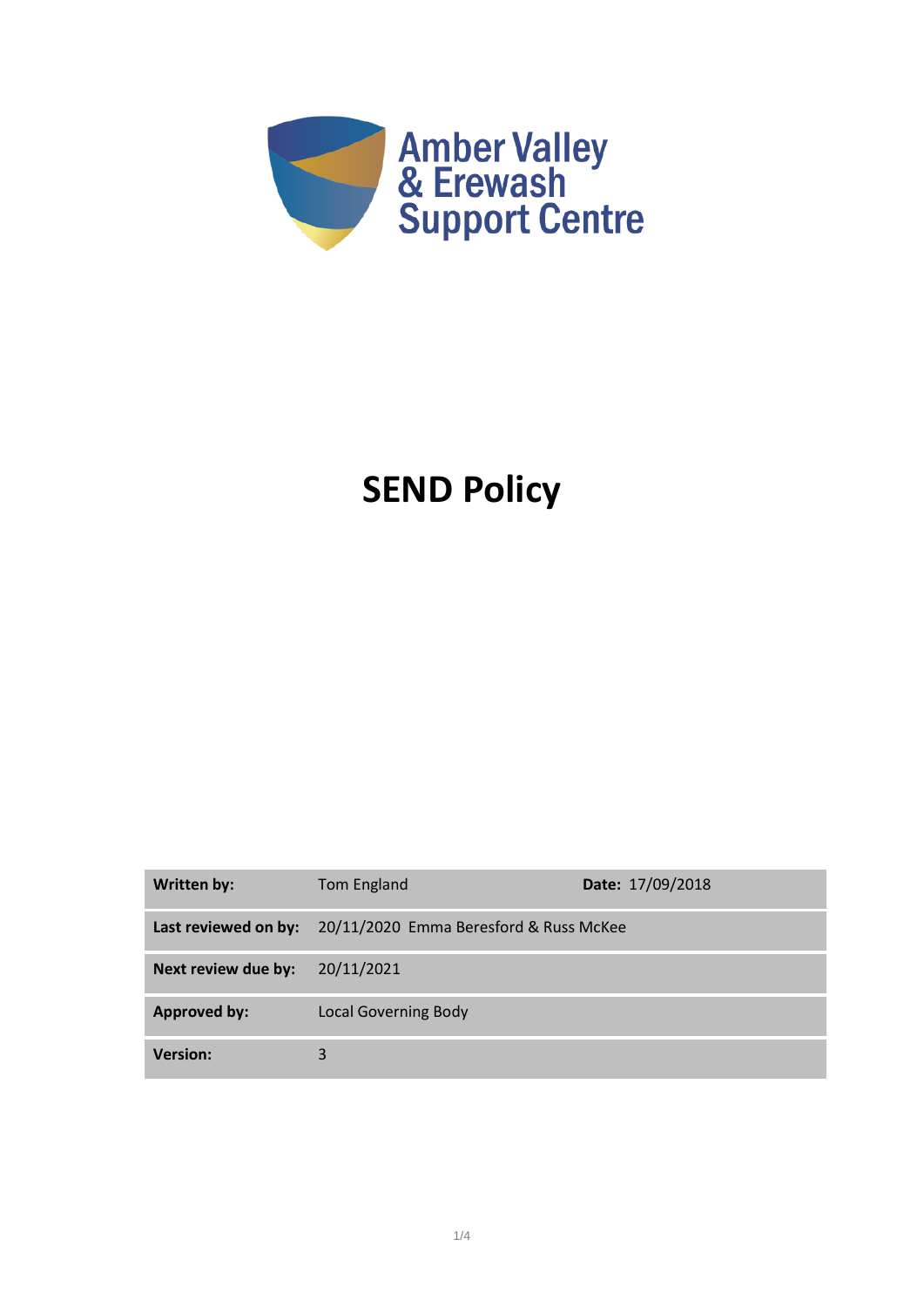# **Aims**

Our Special Educational Needs and Disabilities (SEND) policy aims to:

- Set out how our academy will support and make provision for pupils with SEND
- Explain the roles and responsibilities of everyone involved in providing for pupils with SEND

The Amber Valley and Erewash Support Centre is an inclusive academy with a strong commitment to supporting our pupils to achieve the best possible outcomes regardless of their SEND.

All pupils are offered inclusive quality first teaching which will enable them to make the best possible progress in the academy.

Every effort is made to achieve maximum inclusion of all pupils whilst meeting pupil's individual needs. We recognise the entitlement of all pupils to a balanced, broadly based curriculum.

Our SEND policy reinforces the need for teaching that is fully inclusive.

The graduated approach starts at whole academy level. Teachers are continually assessing, planning, implementing and reviewing their approach to teaching all pupils.

## **Legislation and guidance**

This policy and information report is based on the statutory [Special Educational Needs and Disability](https://www.gov.uk/government/uploads/system/uploads/attachment_data/file/398815/SEND_Code_of_Practice_January_2015.pdf)  [\(SEND\) Code of Practice](https://www.gov.uk/government/uploads/system/uploads/attachment_data/file/398815/SEND_Code_of_Practice_January_2015.pdf) and the following legislation:

- [Part 3 of the Children and Families Act 2014](http://www.legislation.gov.uk/ukpga/2014/6/part/3), which sets out educational settings' responsibilities for pupils with SEN and disabilities
- [The Special Educational Needs and Disability Regulations 2014,](http://www.legislation.gov.uk/uksi/2014/1530/contents/made) which set out educational settings' responsibilities for education, health and care (EHC) plans, SEN coordinators (SENCOs) and the SEND information report.

## **Definitions**

A pupil has SEND if they have a learning difficulty or disability which calls for special educational provision to be made for them.

They have a learning difficulty or disability if they have:

- A significantly greater difficulty in learning than the majority of the others of the same age, or
- A disability which prevents or hinders them from making use of facilities of a kind generally provided for others of the same age in educational settings.

Special educational provision is educational or training provision that is additional to, or different from, that made generally for other children or young people of the same age by mainstream educational settings.

## **Roles and responsibilities**

## **The SEND governor**

The SEND governor will:

• Help to raise awareness of SEND issues at governing board meetings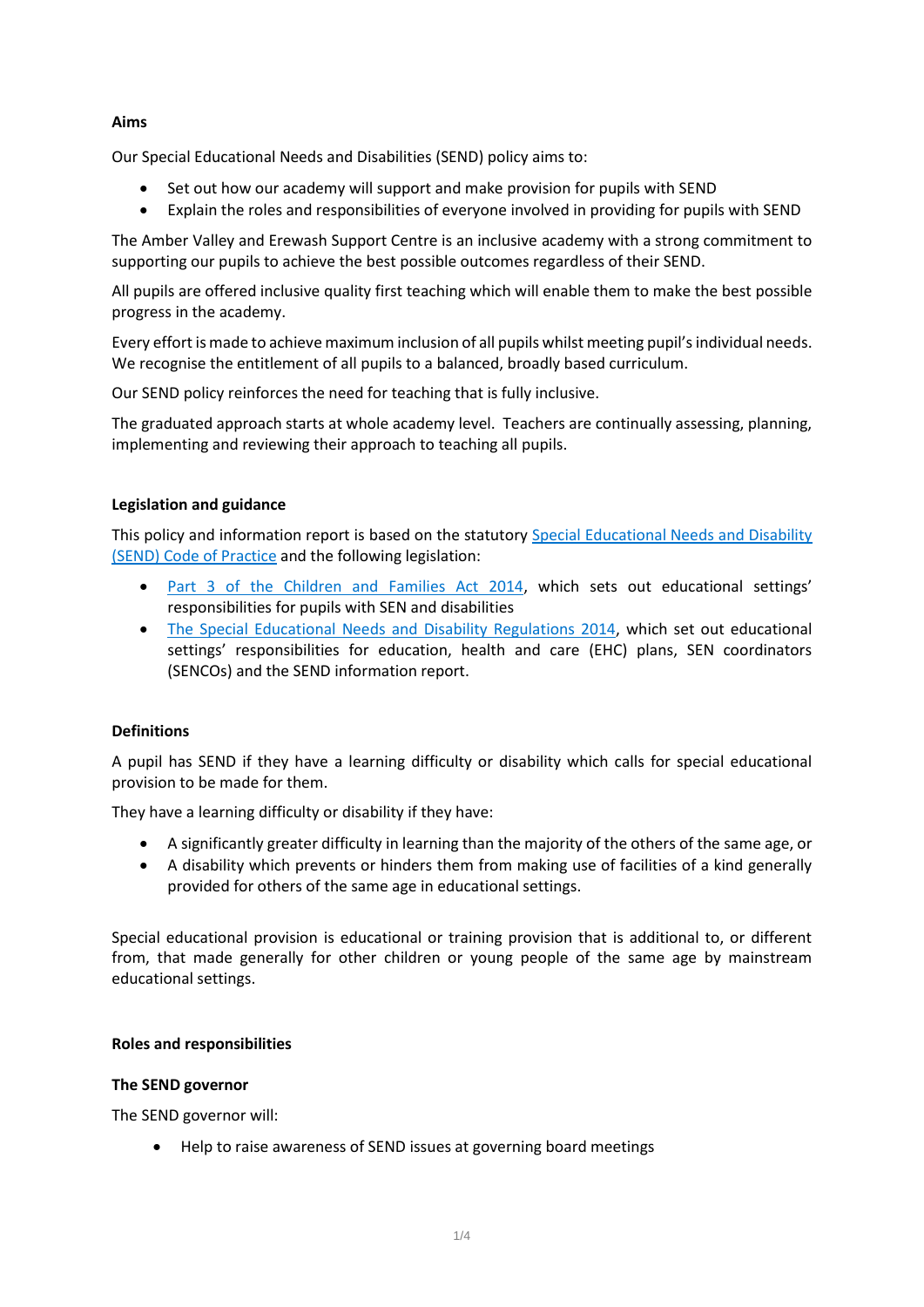- Monitor the quality and effectiveness of SEN and disability provision within the academy and update the governing board on this
- Work with the headteacher and SENCO to determine the strategic development of the SEND policy and provision in the academy.

## **The Headteacher**

The headteacher will:

- Work with the SENCO and SEND governor to determine the strategic development of the SEND policy and provision within the academy
- Have overall responsibility for the provision and progress of pupils with SEN and/or a disability.

## **The SENCO**

The SENCO Will:

- Work with the Headteacher and SEND governor to determine the strategic development of the SEND policy and provision in the academy
- Have day-to-day responsibility for the operation of this SEND policy and the co-ordination of specific provision made to support individual pupils with SEND, including those who have EHC plans
- Provide professional guidance to colleagues and work with staff, parents, and other agencies to ensure that pupils with SEND receive appropriate support and high-quality teaching
- Advise on the graduated approach to providing SEND support
- Advise on the deployment of the academy's delegated budget and other resources to meet pupils' needs effectively
- Be the point of contact, along with the Headteacher and Assistant Headteachers, for external agencies, especially the local authority and its support services
- Liaise with potential next providers of education to ensure that the academy meets its responsibilities under the Equality Act 2010 with regard to reasonable adjustments and access arrangements
- Ensure the academy keeps the records of all pupils with SEND up to date

## **Core Teachers**

Each core teacher is responsible for:

- The progress and development of every pupil in their class
- Working closely with any teaching assistants or specialist staff to plan and assess the impact of support and interventions and how they can be linked to classroom teaching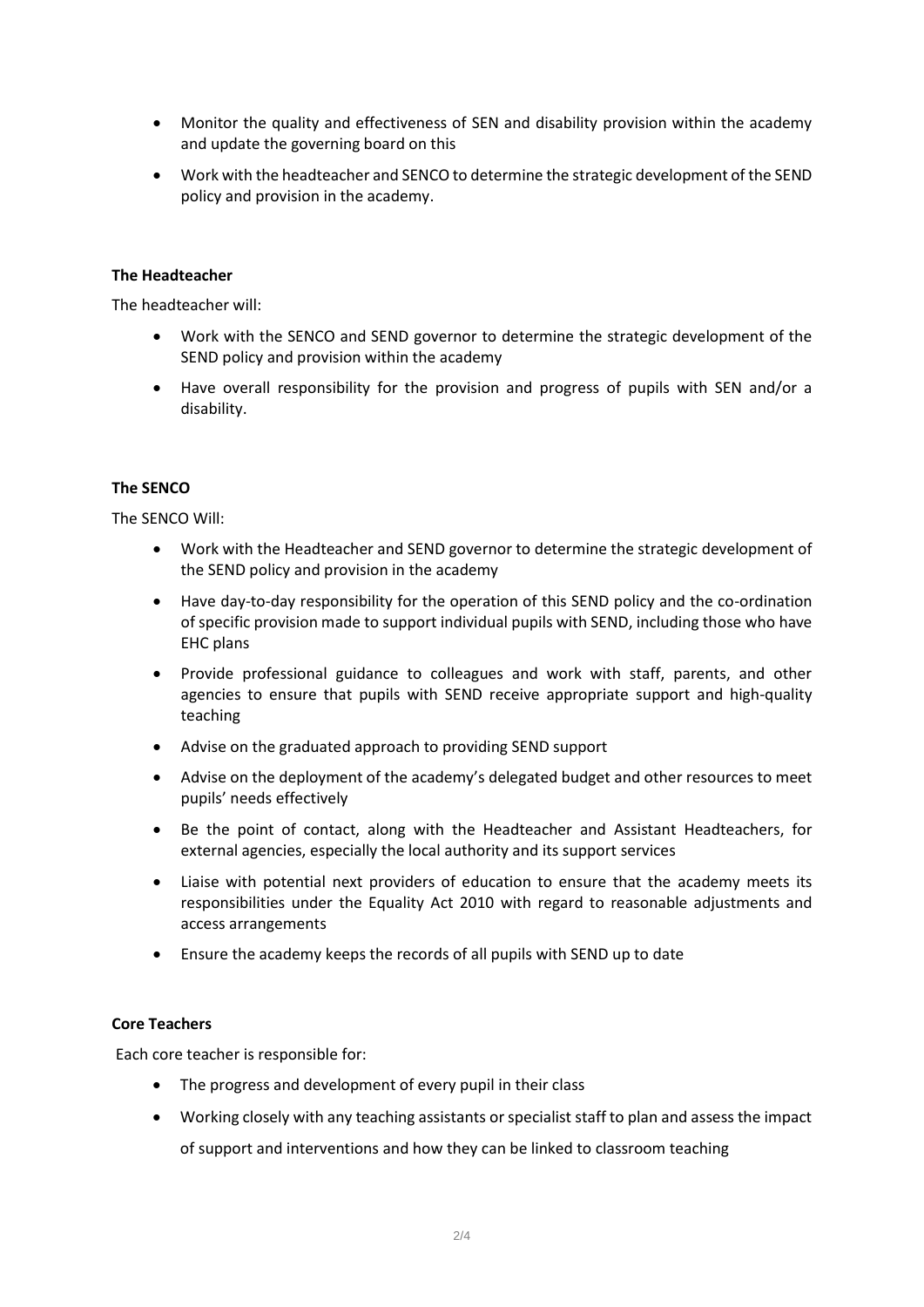- Working with the SENCO to review each pupil's progress and development and decide on any changes to provision
- Ensuring they follow this SEND policy

# **Identifying pupils with SEND and assessing their needs**

All pupils at the Amber valley and Erewash Support Centre undergo regular assessments. These assessments are used to obtain an accurate picture of the pupil's academic levels as well as a better understanding of their strengths and areas for development. We are then able to see what type of provision would be most appropriate and whether any additional support is necessary.

When deciding whether special educational provision is required, we will start with the desired outcomes, including the expected progress and attainment, and the views and the wishes of the pupil and their parents. We will use this to determine the support that is needed and whether we can provide it by adapting our core offer, or whether something different or additional is needed.

We consult with other professionals who know the pupil including Child and Adult Mental Health Service (CAMHS), Social Services or the Youth Offending Service (YOS).

At times a particular need may present itself when the pupil has been at the Amber Valley and Erewash Support Centre for a longer period of time. We would then act to assess their needs appropriately, make any necessary referrals and put in place the right level of support.

When concerns are raised regarding a pupils' particular needs, we will follow a graduated approach to addressing these needs. This will involve the following:

- Discuss concerns with parents and seek further information
- Consider the pupils educational history as well as support accessed prior to attending The Amber Valley and Erewash Support Centre
- Consult with all of the staff working with the pupil
- Observe the pupil and gather information about the particular needs
- Put in place relevant intervention or support
- If necessary, refer on to a specialist service such the Educational Psychology Service or Child and Adolescent mental health service (CAMHS)

We will review the pupils progress and assess whether the support or intervention has been successful and whether further support is necessary.

## **Complaints about SEN provision**

If a parent/carer has concerns about the way the academy is responding to the special educational needs of his/her child, then initial contact should be made with the Assistant Headteacher.

Parents/ carers may seek advice on resolving disagreements from the Local Authority. The Derbyshire Information, Advice and Support Service for SEND is a free, impartial service which provides support, guidance and information about education issues to parents/carers of children who have Special Educational Needs and/or Disabilities. They can be contacted on 01629 533668.